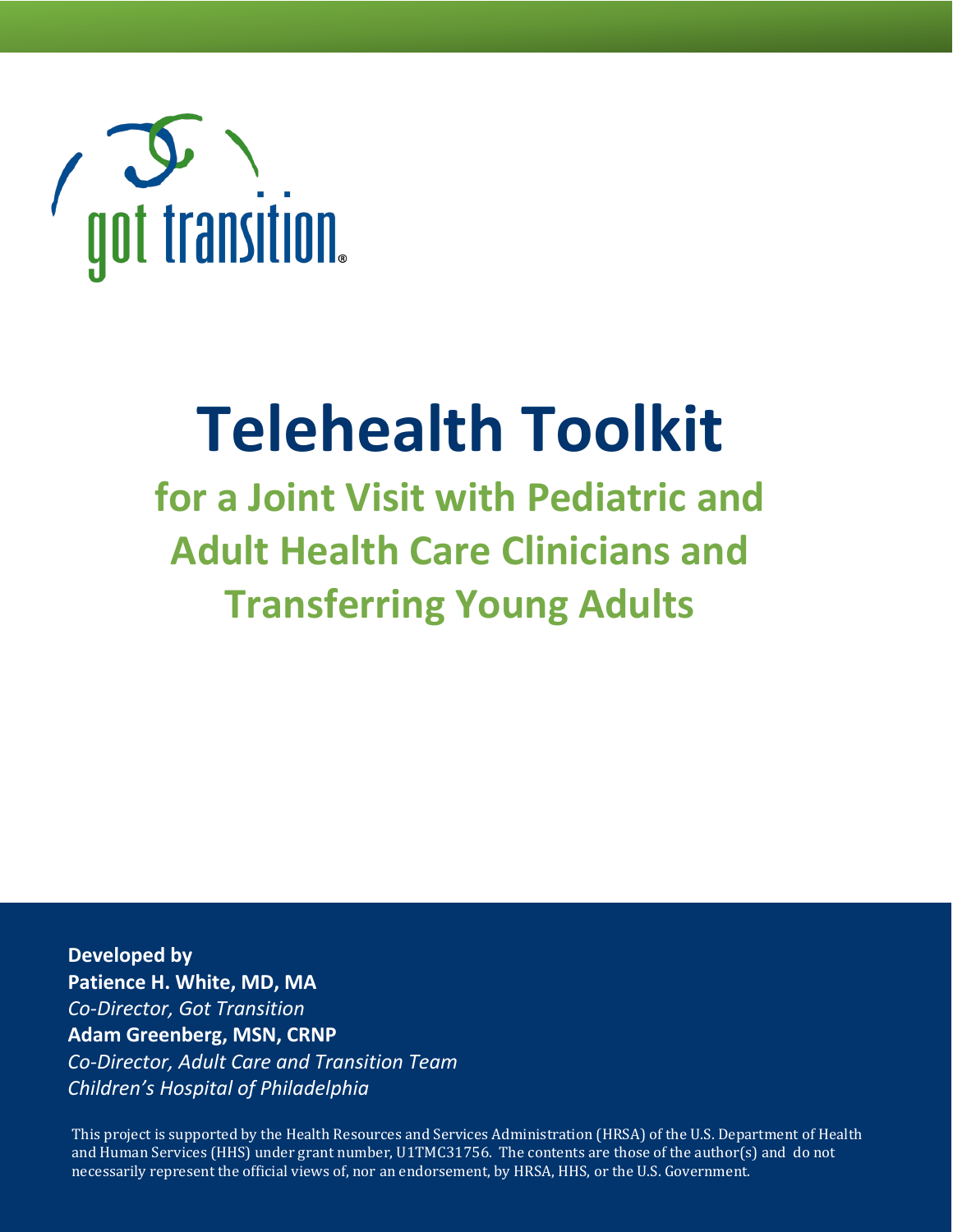

## **About Got Transition**

Got Transition® is a program of The National Alliance to Advance Adolescent Health and is funded through a cooperative agreement from the federal Maternal and Child Health Bureau, Health Resources and Services Administration. Its aim is to improve transition from pediatric to adult health care through the use of innovative strategies for health care professionals and youth, families, and caregivers. For more health care transition resources and information about Got Transition, please visit [GotTransition.org.](www.gottransition.org) For more information about The National Alliance to Advance Adolescent Health, please visit [TheNationalAlliance.org](www.thenationalalliance.org).

## **Introduction**

This tip sheet offers pediatric and adult clinicians sample content that can be used to facilitate a "warm handoff" to adult care as well as a sample resource for the transferring young adult that explains the telehealth visit. Some young adults may need or wish to have their parent/ caregiver present for the joint telehealth visit and customizing the "Information about the Joint Telehealth Visit for Young Adults" [\(page](#page-5-0) 6) to include the parent/ caregiver is suggested.

Having a shared communication between the past and future clinicians and the patient helps to strengthen continuity of care. It also helps to improve the comfort and confidence that the transferring young adult and their parent/caregiver has with their new clinician. It represents an important opportunity for the transferring young adult and their parent/caregiver to convey their preferences and ask questions. This joint telehealth visit is not intended as a substitute for the initial adult visit, during which more time will be spent learning about the new patient and supporting their health and wellness priorities.<sup>1</sup>

The two tip sheets are to be used as a general guide for the agenda of the joint telehealth visit. Both can be customized to the practice and young adult and family situation (click here to customize the sample content and click here to customize [the information fo](https://gottransition.org/resource/information-joint-telehealth-visit-young-adults)[r young adults\).](https://gottransition.org/resource/sample-content-joint-telehealth-visit)  [For example, more information](https://gottransition.org/resource/sample-content-joint-telehealth-visit) may be added about the details of care and information exchanged for a young adult with greater complexities. Also, the agenda could be customized to include the young adult/caregiver in the entire virtual joint visit or just part of the visit, if the clinicians would like some time to communicate detailed clinical information that the new adult clinician should know in order to care for the young adult at the first visit.

<sup>1</sup>*The Guide to Improving Patient Safety in Primary Care Settings by Engaging Patients and Families: Implementation Quick Start Guide Warm Handoff. Agency for Healthcare Research and Quality[. https://www.ahrq.gov/sites/default/files/wysiwyg/professionals/quality-patient](https://www.ahrq.gov/sites/default/files/wysiwyg/professionals/quality-patient-safety/patient-family-engagement/pfeprimarycare/warm-handoff-qsg-brochure.pdf)[safety/patient-family-engagement/pfeprimarycare/warm-handoff-qsg-brochure.pdf](https://www.ahrq.gov/sites/default/files/wysiwyg/professionals/quality-patient-safety/patient-family-engagement/pfeprimarycare/warm-handoff-qsg-brochure.pdf)*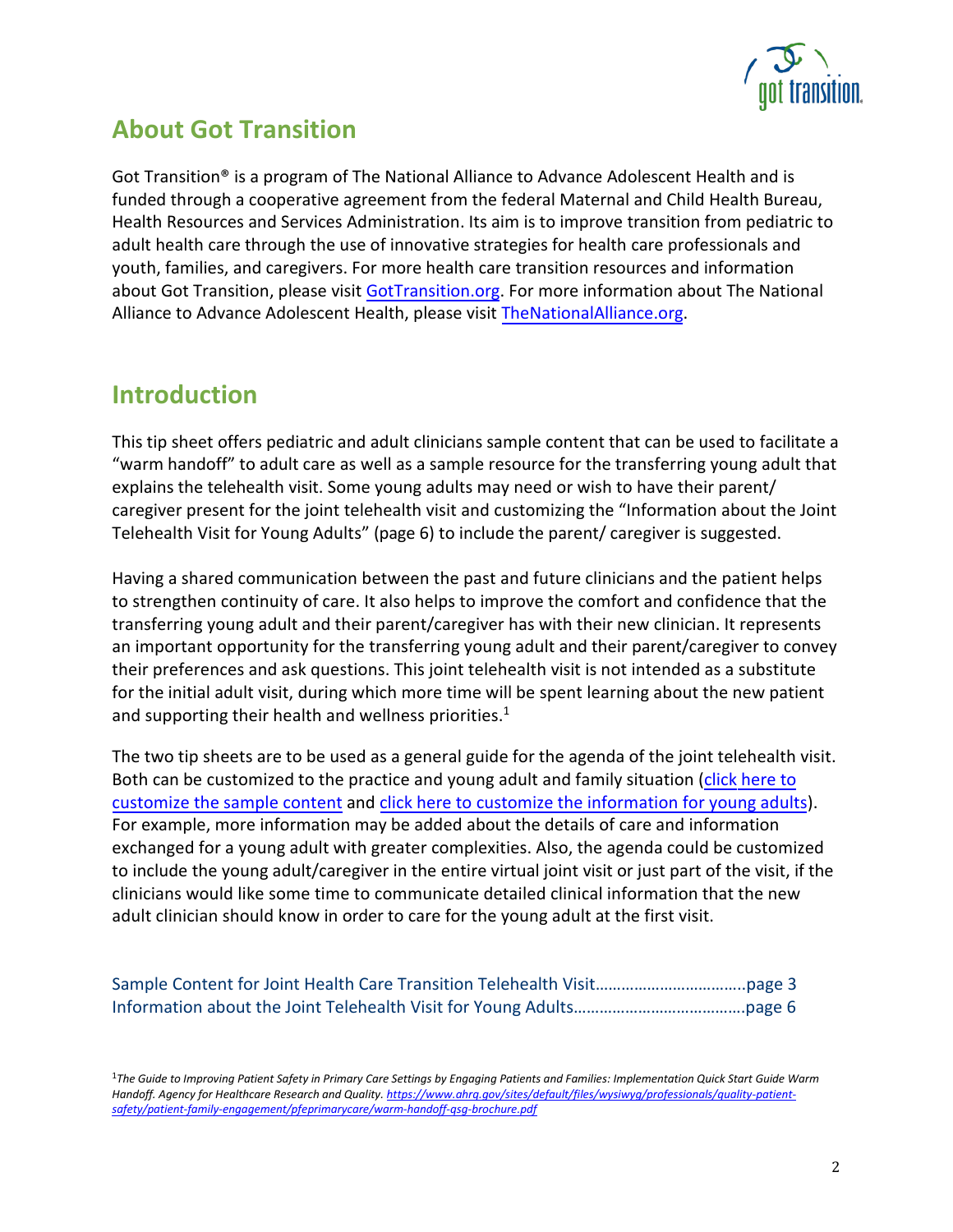

## <span id="page-2-0"></span>**Sample Content for a Joint Health Care Transition Telehealth Visit**

This resource includes suggestions for the timing and content of a joint health care transition (HCT) telehealth visit to be conducted in advance of the young adult's initial adult health care visit. The content should be customized for the practice's patient population.

This joint telehealth visit can be organized into two segments:

- 1) *Initial Segment* Communication between the young adult and the pediatric and adult clinicians
- 2) *Second Segment* Communication/warm handoff between the sending pediatric and receiving adult clinicians. The young adult and clinicians will decide if the young adult should stay on the virtual visit through the second segment.

## *BEFORE* **the Joint Visit:**

- The adult clinician should share the welcome letter and the practice's FAQs with the young adult [\(click here for](https://www.gottransition.org/6ce/integrating-welcome-orientation) example).
- The pediatric clinician should share the medical summary and emergency care plan with the young adult [\(click here for example\)](https://www.gottransition.org/6ce/leaving-medical-summary-emergency-plan).
- Be thoughtful about confidentiality for the young adult. Discuss with the young adult and parent/ caregiver about the options of having the parent/caregiver present for all, part, or none of the joint telehealth visit.

## *DURING* **the Joint Visit:**

#### **WHO**

- Young adult
- Pediatric and adult clinicians (e.g., physician/nurse/social workers/care manager, other key team members as needed)
- Parent/caregiver may be present, if appropriate, for some or all the visit

#### **GOALS**

- 1) Provide the young adult the opportunity to meet and engage with new adult clinician(s)
- 2) Ensure a warm handoff between pediatric and adult clinicians
- 3) Promote the young adult's involvement in the conversation by providing an opportunity for them to ask questions about the transfer to adult care
- 4) Clarify next steps for the first adult clinician visit (e.g., appointment time, location)

#### **TIMING**

- The length of the telehealth visit generally should be determined by the complexity of the young adult's medical and psychosocial issues that need to be reviewed.
- For joint telehealth visits, a 30-minute visit could be planned with the initial segment lasting 10- 15 minutes and the second lasting 15-20 minutes.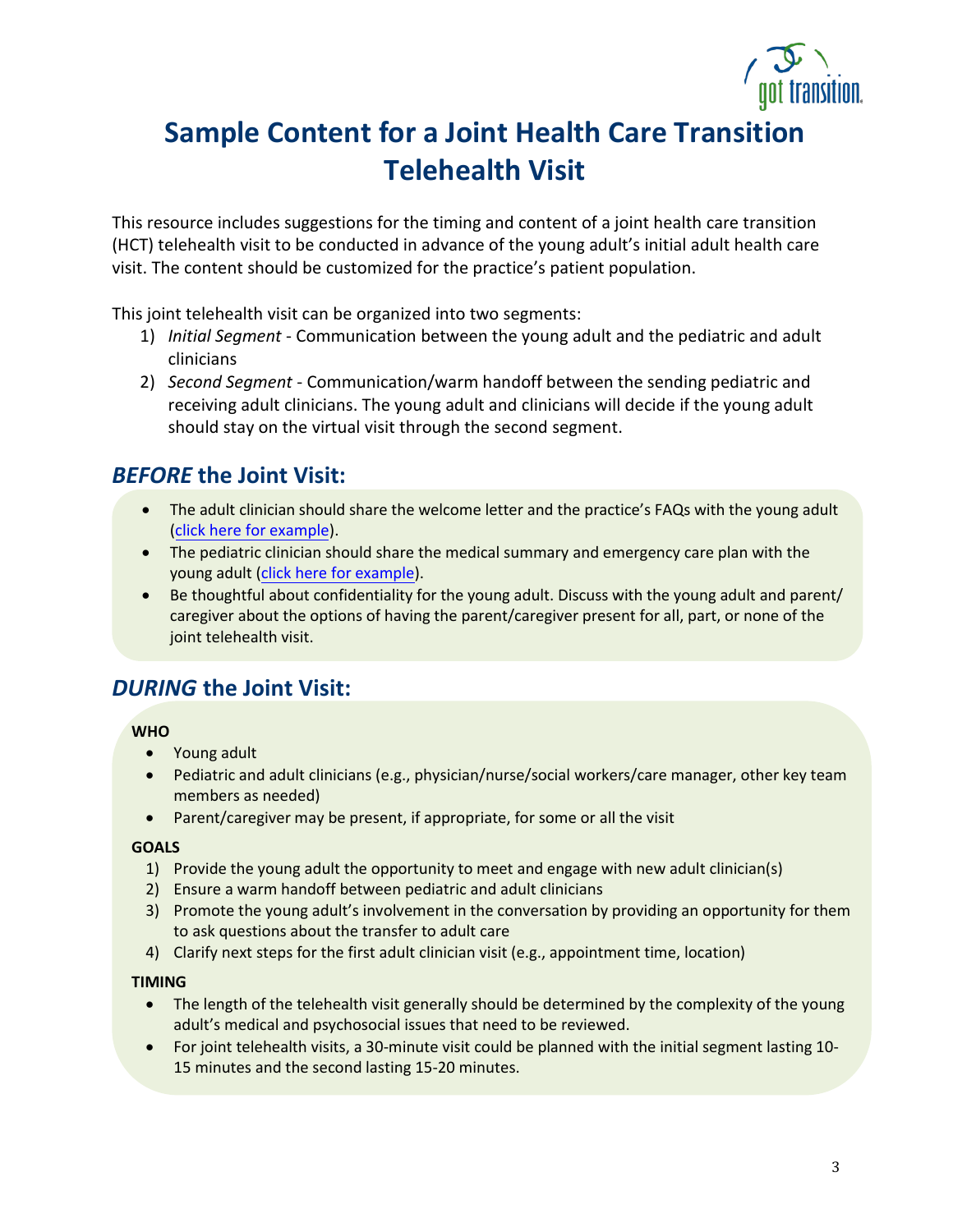

## **Suggested Content/Agenda:**

#### **INITIAL SEGMENT**

Communication between the young adult and the pediatric and adult clinicians.

#### **Led by the pediatric clinician and/or care manager:**

- 1) Share introductions (e.g., names of participants and a summary statement about the young adult).
- 2) Confirm with the adult clinician that they received a copy of the medical summary and any other needed documents (e.g., imaging, decision-making support information, if needed) if not shared during the joint visit.
- 3) Ask the young adult what they want the new adult clinician to know about them that might make the initial adult visit more comfortable (e.g., non-medical information).
- 4) Assure the young adult that they can and should contact their pediatric clinician for questions (e.g., medication renewals) prior to their first adult visit and discuss when the adult clinician will take over the responsibility of answering those questions.
- 5) Discuss ongoing issues that the adult clinician needs to address in the first visit.

#### **Led by the adult clinician:**

- 1) Confirm clinical priorities with pediatric clinician and young adult/caregiver and determine what else they want to add.
- 2) Mention the adult clinician's experience caring for young adults with similar conditions.
- 3) Provide an overview of the first adult visit, including what to expect and how to prepare (e.g., logistics, what they need to bring to the appointment – see practice example below in resources).
- 4) Ask the young adult what questions they have about the new practice before their first visit.
- 5) Identify the best way to contact the young adult (e.g., text, call).

#### **SECOND SEGMENT**

Communication/warm handoff between the sending pediatric and receiving adult clinicians. The young adult and clinicians will decide if the young adult should stay on the virtual visit through the second segment.

#### **Consider the following:**

- 1) Questions about key aspects of the care of the young adult not conveyed in the medical summary prepared by the pediatric clinician (e.g., social complexities facing the young adult). *Note: This may be shared on a separate call if the young adult and parent/caregiver are on the call and the pediatric clinician feels the information is sensitive.*
- 2) Questions about the young adult's chronic medical/behavioral health conditions from the adult clinician (e.g., other medical and community referrals needed, equipment needs/ referrals, reauthorization for care required in the home).
- 3) Clarifying questions about how the new adult clinicians can reach/consult the pediatric clinician, if needed. *Note: This may be shared in a separate call if the pediatric and adult clinicians do not want their mobile phone numbers shared with the young adult.*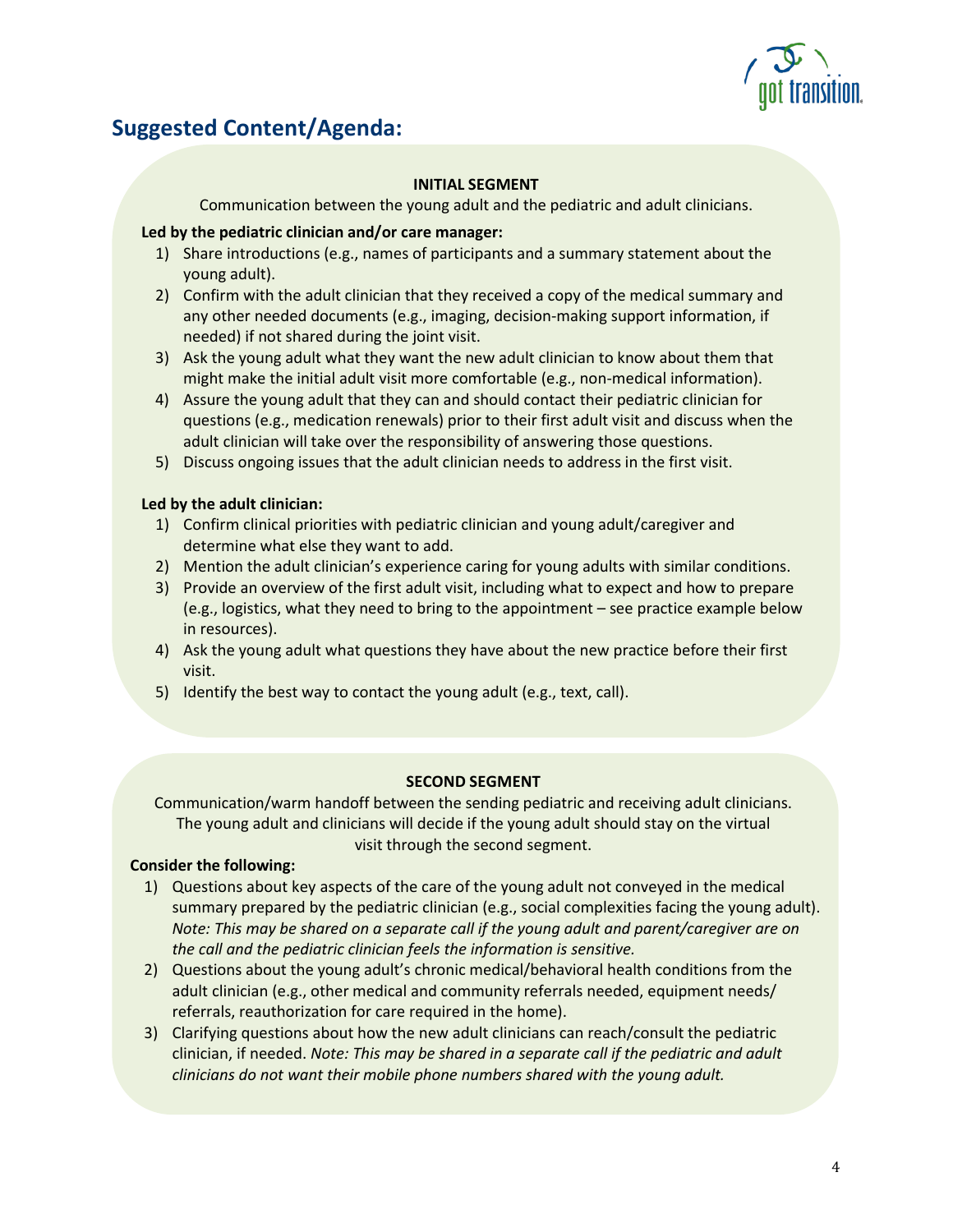

## **Additional Resources:**

#### **PRACTICE SCRIPT EXAMPLE**

From a University of Pennsylvania adult practice nurse practitioner's joint telehealth visit sharing information about the first adult visit:

- 1. Introduction to my role as a nurse practitioner, the goal of the visit, and description of the transition pathway.
- 2. Differences between pediatric and adult practices (e.g., utilization of NPs for clinic visits, who to call for refills, how to communicate with clinicians during and after business hours).
- 3. What to know for first visit (e.g., records can be accessed electronically but still bring imaging on disk to the appointment; expect to provide history of past treatments; the clinician may speak to young adult with or without parent/caregiver present for some or all of visit).
- 4. Where to go (e.g., clinic location, traffic issues, arrive early, late policy).

#### **SAMPLE CONTENT**

For an adult clinician initial visit from Got Transition's Six Core Elements of HCT (click [here\)](https://www.gottransition.org/6ce/?integrating-initial-visits).

## **Acknowledgements:**

Alexandra Bullock, MSW, LCSW: Children's Hospital of Philadelphia Marissa Digiovine, MD: Children's Hospital of Philadelphia Bethany Thomas, DNP, CNRN: Penn Medicine